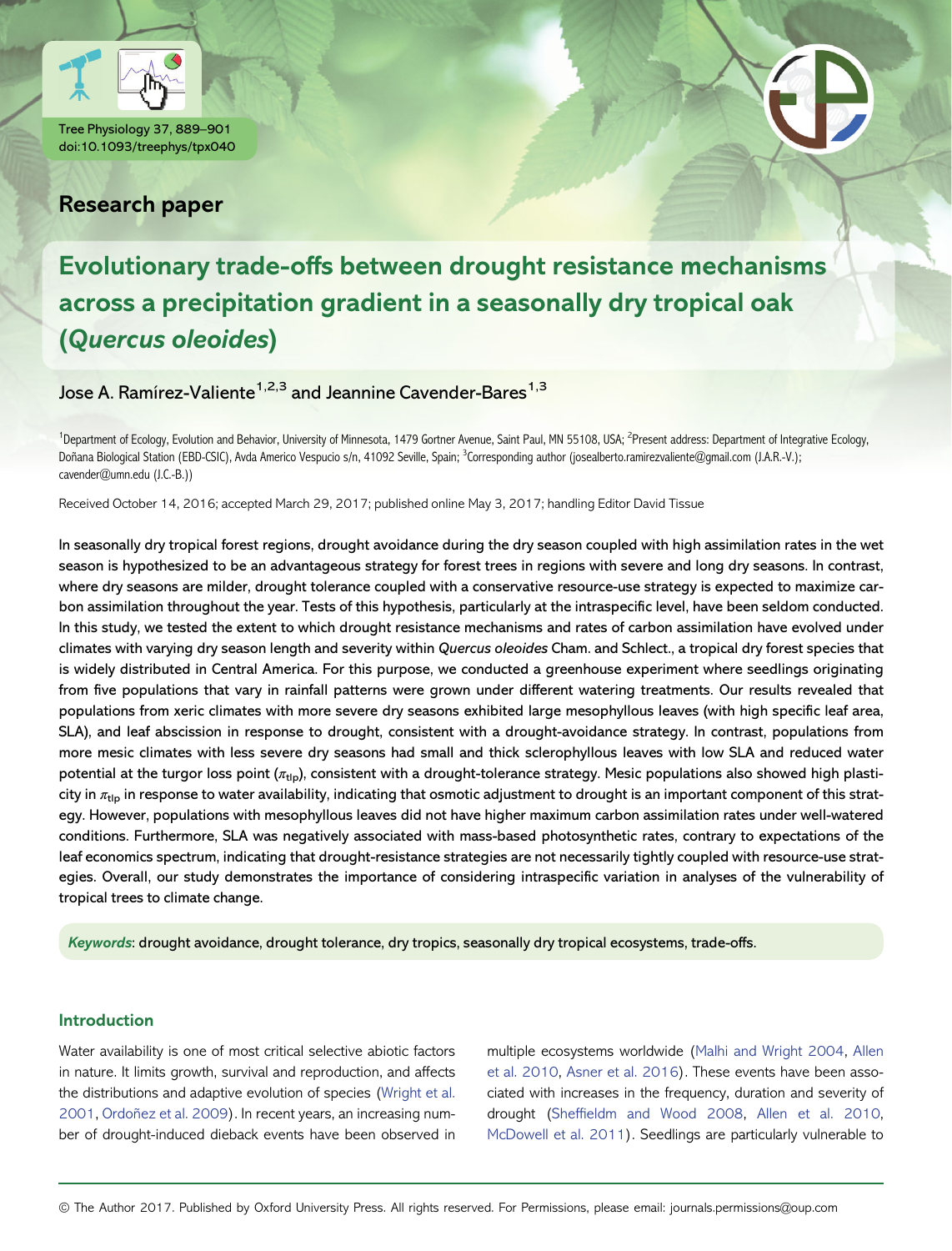water stress, and consequently, they are expected to be more susceptible to the effects of increasingly severe drought events than adult trees ([Dale et al. 2001\)](#page-10-0). Under changing climatic conditions, improving our understanding of how species have evolved in response to water limitation is of increased urgency because it informs predictions of the potential impact of climate change on plant communities [\(Engelbrecht et al. 2007](#page-10-0), [Bonan](#page-10-0) [2008,](#page-10-0) [Feeley et al. 2011,](#page-11-0) [Choat et al. 2012](#page-10-0), [Anderegg et al.](#page-10-0) [2016\)](#page-10-0).

Drought avoidance and drought tolerance are considered the main strategies that plants use to resist drought [\(Levitt 1980](#page-11-0), [Ackerly 2004](#page-10-0), [Poorter and Markesteijn 2008,](#page-11-0) [Tomlinson et al.](#page-12-0) [2013](#page-12-0)). In general, drought avoidance allows plants to maintain water potential by reducing water loss (e.g., reducing leaf transpiration surface area), increasing water uptake (e.g., having more investment in roots) or both [\(Levitt 1980,](#page-11-0) [Lambers et al. 2008](#page-11-0)). Drought tolerance allows plants to maintain physiological function under low soil water potentials ([Loewenstein and Pallardy 1998](#page-11-0), [Ackerly 2004,](#page-10-0) [Bucci et al. 2005](#page-10-0), [Buckley 2005,](#page-10-0) [Brodribb et al.](#page-10-0) [2014](#page-10-0), [Meinzer et al. 2014\)](#page-11-0).

Some authors have suggested that these drought resistance strategies are aligned with the leaf economics spectrum (LES) ([Reich 2014\)](#page-12-0). The LES describes leaf economic variation at the global scale and is defined as the covariation of a suite of leaf morphological, physiological and biochemical traits along resource availability gradients [\(Reich et al. 1997](#page-12-0), [2007](#page-12-0), [Wright](#page-12-0) [et al. 2004,](#page-12-0) [2005](#page-12-0)). Six leaf traits are fundamental to this spectrum: leaf lifespan, specific leaf area (SLA), rates of photosynthesis and respiration, and concentrations of nitrogen and phosphorus [\(Reich et al. 1997,](#page-12-0) [Wright et al. 2004\)](#page-12-0). The LES represents a continuous range of strategies of leaf carbon and nutrient investment and return, between resource-acquisitive strategies characterized by leaves that require low investment and have high productivity but short leaf life spans, and resource-conservative strategies with high-investment, lowproductivity leaves that last for much longer ([Mason and](#page-11-0) [Donovan 2015\)](#page-11-0). Drought tolerance traits are generally expected to be associated with a resource-conservative strategy whereas drought avoidance traits are expected to be associated with a resource-acquisitive strategy ([Reich et al. 2014\)](#page-12-0). Consequently, increased drought tolerance is hypothesized to be associated with reduced carbon assimilation rates whereas drought avoidance is expected to be linked to increased growth potential ([Wright et al. 2010](#page-12-0), [Reich et al. 2014\)](#page-12-0). However, at small evolutionary scales these associations have not usually been tested ([Brouillette et al. 2014](#page-10-0), [Mason and Donovan 2015](#page-11-0), [Niinemets](#page-11-0) [2015\)](#page-11-0). This is particularly true for seasonally tropical biomes.

Seasonally dry tropical ecosystems are dominated by a mix of drought deciduous and evergreen tree species ([Borchert et al.](#page-10-0) [2002,](#page-10-0) [Givnish 2002,](#page-11-0) [Bowman and Prior 2005](#page-10-0), [Klemens et al.](#page-11-0) [2011,](#page-11-0) [Vico et al. 2015](#page-12-0)). Deciduousness has been related to drought avoidance. Deciduous species drop their leaves during

dry seasons in order to reduce water loss via transpiration and costs of maintaining leaves under unfavorable periods to fix carbon [\(Reich and Borchert 1984,](#page-12-0) [Eamus and Prichard 1998](#page-10-0)). These species usually have leaves with high SLA (leaf area per unit leaf dry weight), low leaf thickness and short leaf life spans that reduce leaf construction costs and increase the investment in photosynthetic tissues per unit leaf mass [\(Sobrado 1986](#page-12-0), [Franco et al. 2005,](#page-11-0) [Vico et al. 2015](#page-12-0)). Consequently, thinner mesophyllous leaves (with high SLA) are thought to sustain higher photosynthetic and growth rates under favorable conditions of water [\(Reich et al. 1997](#page-12-0), [Wright et al. 2004](#page-12-0)). These leaves are considered to be beneficial in terms of carbon, water and nutrient balance in seasonally dry tropical areas since they can maximize carbon uptake and nutrient use when water availability is not limiting and avoid water loss during the severe dry seasons [\(Cornelissen et al. 1996,](#page-10-0) [Givnish 2002,](#page-11-0) [Poorter and](#page-11-0) [Markesteijn 2008\)](#page-11-0).

As the dry season becomes shorter and less severe in seasonally dry tropical ecosystems, there is usually an increasing abundance of species with longer leaf life spans that retain their leaves throughout the dry season ([Oertli et al. 1990](#page-11-0), [Niinemets](#page-11-0) [2001,](#page-11-0) [Read and Sanson 2003](#page-12-0), [Wright et al. 2005,](#page-12-0) [Poorter et al.](#page-11-0) [2009,](#page-11-0) [Markesteijn et al. 2011](#page-11-0)). This strategy requires greater carbon and nutrient investment in sclerophyllous leaf tissue (low SLA, high leaf thickness and high lignin concentration), which is thought to limit maximum photosynthetic rates but allow leaves to maintain function much longer. In fact, evergreen leaves are thought to be beneficial for carbon and nutrient balance when the dry season is short and mild because they allow carbon assimilation throughout the entire year including during the dry season. These leaves usually have low turnover rates, smaller size and lower surface-to-volume ratios, reducing water loss and increasing desiccation tolerance and water-use efficiency (WUE), particularly in the dry season [\(Parkhurst and Loucks](#page-11-0) [1972,](#page-11-0) [Fetcher 1981,](#page-11-0) [Niinemets 2001,](#page-11-0) [Ackerly et al. 2002](#page-10-0), [Preston and Ackerly 2003,](#page-12-0) [Read and Sanson 2003,](#page-12-0) [Pickup et al.](#page-11-0) [2005,](#page-11-0) [Wright et al. 2007,](#page-12-0) [Markesteijn et al. 2011](#page-11-0)). These species with a conservative resource-use also possess traits that allow them to be functionally active at low soil water potentials such as adaptations that reduce xylem cavitation (e.g., narrow vessels with resistant pit membranes, high stem wood density) and traits that maintain leaf turgor ([Brodribb et al. 2003](#page-10-0)). In particular, the water potential at the turgor loss point  $(\pi_{\text{th}})$ , or the wilting point, is considered an integrative trait that accurately captures leaf and plant drought tolerance ([Niinemets 2001](#page-11-0), [Brodribb et al. 2003](#page-10-0), [Lenz et al. 2006](#page-11-0), [Baltzer et al. 2008](#page-10-0)). This trait is a measure of the water potential at which leaves lose turgor and wilt; it also indicates the minimum soil water potential at which plants can access soil water ([Lambers et al. 2008](#page-11-0)). In general, plants decrease  $\pi_{\text{tip}}$  by accumulating solutes and decreasing osmotic potential, which can be defined as the water potential produced by the cell solute concentration at full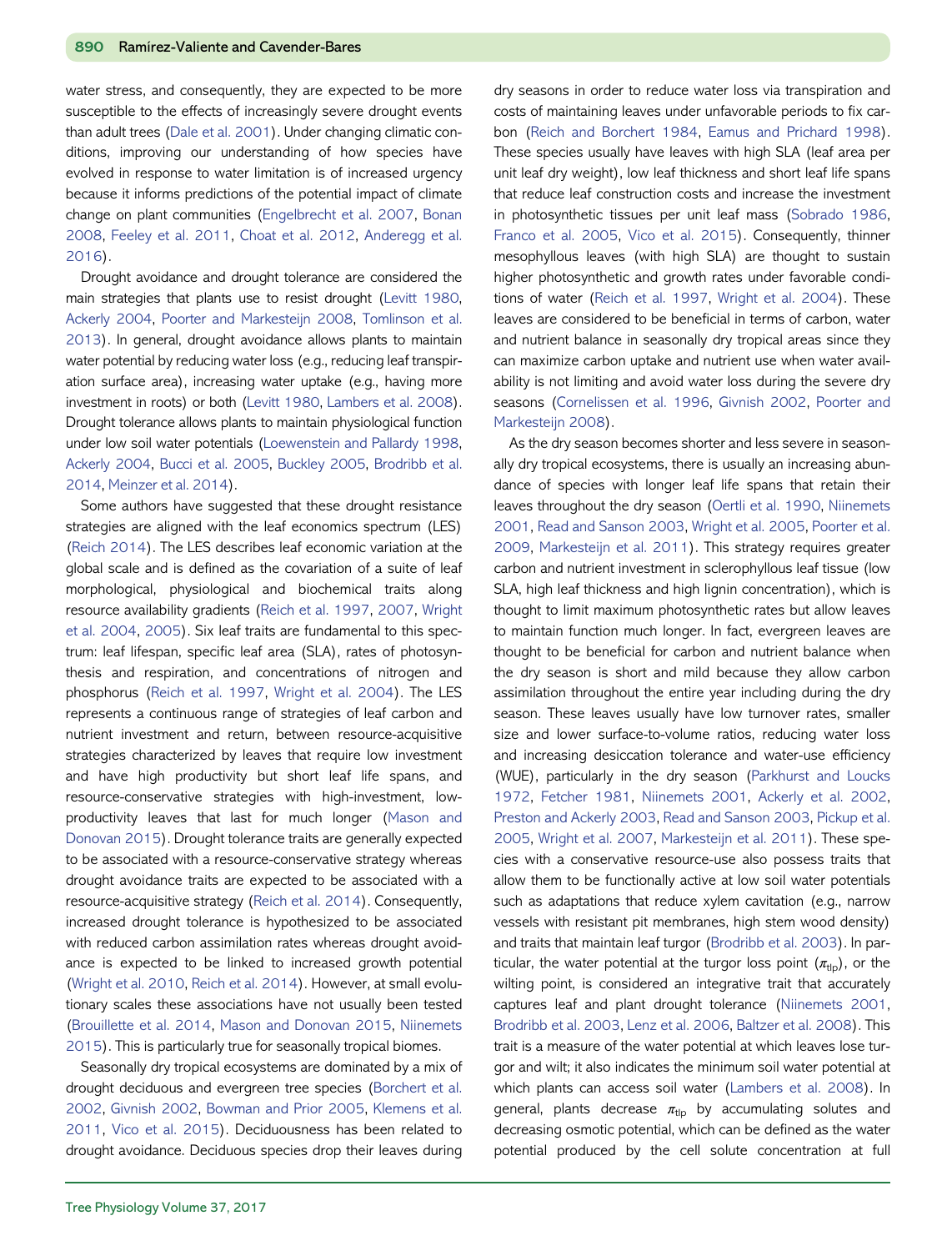hydration [\(Bartlett et al. 2012](#page-10-0)a). The turgor loss point  $(\pi_{\text{th}})$  is considered to be negatively associated with drought tolerance such that lower (more negative) values allow plants to maintain higher stomatal conductance, hydraulic conductance and assimilation rates under lower soil water potential. In a recent meta-analyses, [Bartlett et al. \(2012](#page-10-0)a) showed that  $\pi_{\text{th}}$  varied across species in a manner expected based on biome, with plants from dry ecosystems showing lower  $\pi_{\text{th}}$  than plants from moist ecosystems.

The attributes that confer the capacity to tolerate water stress are thought to limit growth potential under favorable conditions of water such that a trade-off between drought tolerance and growth rate has been hypothesized [\(Tilman 1988](#page-12-0), [Wright et al.](#page-12-0) [2010\)](#page-12-0). Nevertheless, empirical evidence supporting this tradeoff is still limited [\(Fernandez and Reynolds 2000](#page-11-0)). In this study, our goal was to determine the extent to which drought resistance mechanisms and carbon assimilation rates have evolved under tropical climates that differ in severity and length of the dry season within a species that is widely distributed in Central America, Quercus oleoides. Cham. and Schlect. We conducted a greenhouse experiment in which seedlings originating from five populations that vary in rainfall patterns were grown under different watering treatments. We asked the following questions:

- (i) Do morphological and physiological traits related to drought resistance and carbon assimilation respond plastically to water availability?
- (ii) Do populations with contrasting origins along a precipitation gradient differ in trait means?
- (iii) Do populations exhibit differences in phenotypic plasticity in response to water availability?
- (iv) Are drought-resistance strategies and resource-use strategies associated?

We hypothesized that, on average, low water availability would cause seedlings to: decrease carbon assimilation rates, growth rates, SLA, leaf size and water potential at the turgor loss point; reduce leaf surface area through leaf abscission; and increase WUE and leaf thickness. Second, we hypothesized that live oak populations originating from climates with less severe dry seasons would exhibit drought tolerance traits, including reduced turgor loss point and small, sclerophyllous leaves, particularly when exposed to dry conditions ([Givnish 2002,](#page-11-0) [Bowman and Prior 2005](#page-10-0), [Bartlett et al. 2012](#page-10-0)a, [Vico et al.](#page-12-0) [2015\)](#page-12-0). In contrast, we hypothesized that populations originating from climates with longer and more severe dry periods would have mesophyllous leaves and a greater propensity to abscise leaves in response to water stress [\(Borchert 1994](#page-10-0), [Condit](#page-10-0) [1998,](#page-10-0) [Markesteijn et al. 2011\)](#page-11-0). Finally, based on the expectation that drought-resistance strategies are associated with the LES across species [\(Reich et al. 2014\)](#page-12-0), we hypothesized that within Q. oleoides, seedlings exhibiting drought avoidance would have traits associated with resource acquisition, including higher

carbon assimilation rates and relative growth, while those exhibiting drought tolerance would have traits associated with a resource-conservative strategy including limited growth potential.

# Materials and methods

# Study species

Quercus oleoides is a wind-pollinated, monoecious species that inhabits seasonally dry tropical forests of Central America. It usually forms mono-dominant stands and it is a key forest tree species for these ecosystems since it influences local hydrologic budgets and soil conservation [\(Boucher 1981\)](#page-10-0). It is considered to have a sub-evergreen or brevi-deciduous leaf habit ([Muller](#page-11-0) [1942\)](#page-11-0). This species is a useful study system to explore evolution of drought strategies and growth rate for several reasons. First, it spans the largest gradient of dry-season aridity and wetseason rainfall within live oaks (Quercus section Virentes) (Cavender‐[Bares et al. 2015](#page-10-0)) and one of the highest precipitation ranges within the American oaks (M. Kaproth, personal communication). Second, previous studies have shown differences among populations in leaf morphology and photoprotective pigments associated with water availability (Cavender‐[Bares et al. 2011,](#page-10-0) [2015](#page-10-0), [Ramírez-Valiente et al.](#page-12-0) [2015](#page-12-0)), indicating genetic divergence associated with adaptation to different water availabilities.

# Seed collection and population description

For this study, we collected acorns in early 2013 from 91 mother trees (10–33 per population) randomly selected within five populations of Q. oleoides. Mother trees were separated by more than 150 m, which is long enough to avoid familial structures ([Deacon and Cavender-Bares 2015](#page-10-0)). The studied populations represented a wide range of the precipitation and soil moisture availabilities found within the species distribution (Table [1](#page-3-0), Figure 1, Cavender‐[Bares et al. 2015\)](#page-3-0). The length of the dry season ranges from  $\sim$ 3 months in the most mesic population (Rincón de la Vieja, Costa Rica) up to 5 months in the most xeric populations from Honduras (Las Tablas and Macuelizo), which occur in the driest region of the entire Q. oleoides range (Figure [1](#page-3-0), see Cavender‐[Bares et al. 2015](#page-10-0) for more information). Rincón is much wetter than all of the other populations and has the highest rainfall of anywhere in the range. Santa Elena (Costa Rica), which is in close proximity to Rincón but at lower elevation, gets much lower rainfall due to the rain shadow effect of the Cordillera de Guanacaste [\(Janzen and Hallwachs](#page-11-0) [2016](#page-11-0)). All Honduran populations (Las Tablas, Macuelizo and Sabana Grande) were also characterized by a 'little dry season' in the middle of the wet season. This is a two-month period (July and August) during which precipitation is lower than potential evapotranspiration (Figure [1](#page-3-0)).

In order to climatically characterize the studied populations, we recorded the geographical coordinates of each mother tree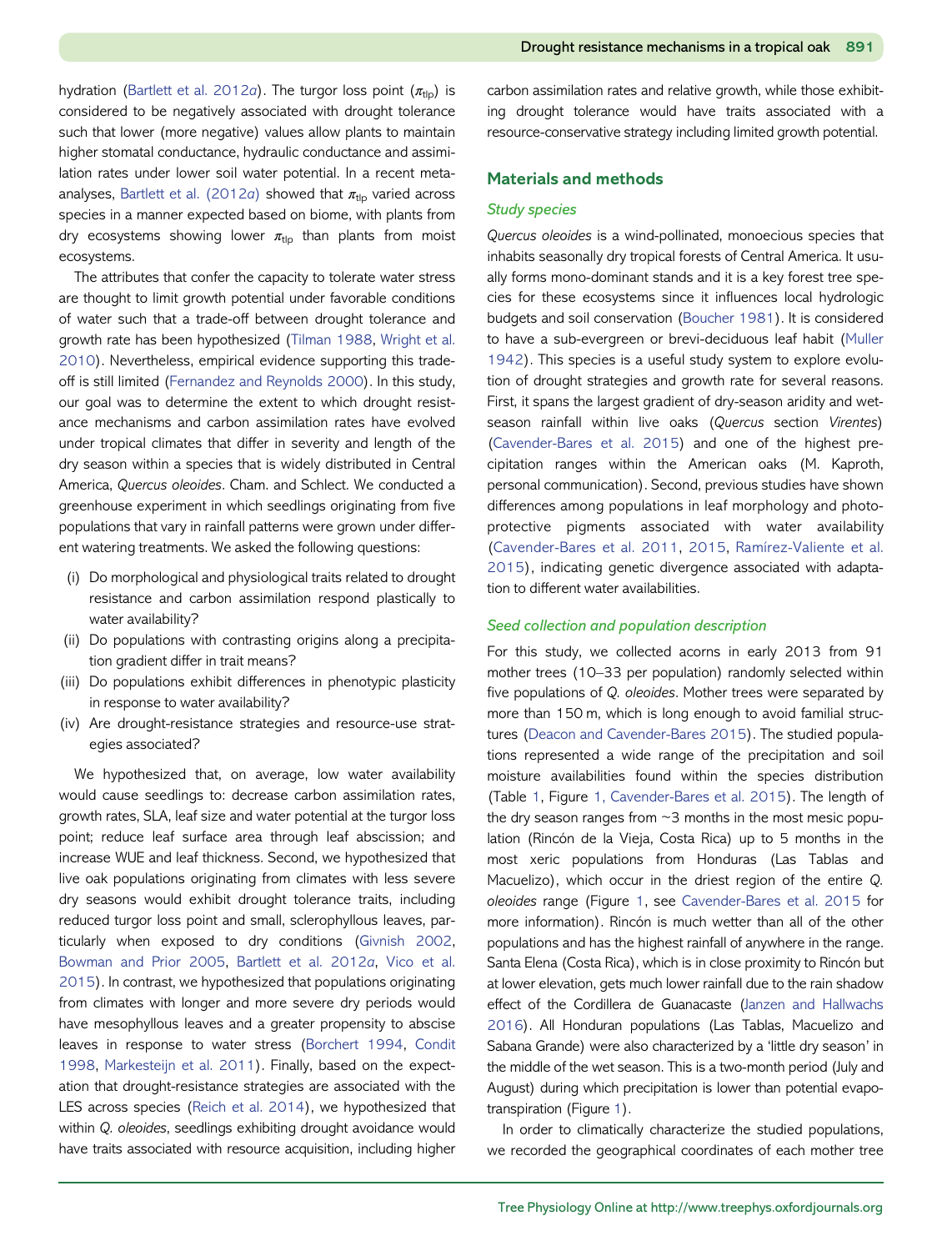<span id="page-3-0"></span>

|  |  |  |  |  |  | Table 1. Location and climatic variables for the five studied populations. |
|--|--|--|--|--|--|----------------------------------------------------------------------------|
|--|--|--|--|--|--|----------------------------------------------------------------------------|

| Code            | Site               | n  | Latitude               | Longitude     | Altitude |      |      |          |
|-----------------|--------------------|----|------------------------|---------------|----------|------|------|----------|
| <b>TA</b>       | Las Tablas         | 18 | $14^{\circ}$ 00' 25" N | 87° 02′ 04″ W | 933      | 1014 | 22.2 | $-513.4$ |
| MZ              | Macuelizo          | 12 | $13^{\circ}$ 59' 51" N | 87° 02' 41″ W | 1030     | 1017 | 21.7 | $-494.0$ |
| SG              | Sabana Grande      | 10 | $13^{\circ}$ 48' 54" N | 87° 14' 55" W | 1104     | 1185 | 21.2 | $-312.2$ |
| <b>SE</b>       | Santa Elena        | 33 | $10^{\circ}$ 53' 30" N | 85° 34' 54" W | 278      | 1776 | 24.9 | 172.3    |
| $R_{\parallel}$ | Rincón de la Vieja | 18 | $10^{\circ}$ 46' 42" N | 85° 21' 36" W | 779      | 2683 | 22.0 | 1164.3   |

 $n$  is the number of maternal trees sampled within each population. Altitude is given in meters above sea level. P is annual precipitation (mm), T is annual mean temperature and  $I_m$  is an index of moisture (see Materials and methods for details).



Figure 1. Monthly index of moisture  $(l_m)$  averaged across maternal families for the five studied populations (data from WorldClim; [Hijmans et al.](#page-11-0) [2005](#page-11-0)). Index of moisture  $(I_m)$  was calculated as  $I_m = P - PET$ , where P is annual precipitation and PET potential evapotranspiration (see text for details). Values below zero indicate months of water deficit.

and used the Worldclim database to obtain monthly temperature and precipitation ([Hijmans et al. 2005](#page-11-0)). We subsequently estimated an index of moisture, which takes into account precipitation and potential evapotranspiration at the location of each mother tree. This index of moisture  $(l_m)$  is calculated as  $I_m = \sum (P_i - PET_i)$ , where  $P_i$  is the monthly precipitation and  $PET_i$  monthly potential evapotranspiration. Potential evapotranspiration was estimated using monthly mean temperature and average day length per month following Thornthwaite (1948). This index reflects the annual water balance (negative values indicate water deficit and positive values indicate water surplus). It has been broadly used for spatio-temporal climatic characterization and global climate change studies (e.g., [Sánchez-](#page-12-0)[Salguero et al. 2010](#page-12-0), [Linares & Camarero 2012,](#page-11-0) [Rigling et al.](#page-12-0) [2013,](#page-12-0) [Trenberth et al. 2014\)](#page-12-0). The index does not take into account soil properties or belowground water storage, which may impact water availability, but are not related to climate.

## Common garden experiment

Acorns stored at 4 °C were synchronously sown in a greenhouse at the University of Minnesota in June 2013. A total of 12,160 acorns (11–96 per maternal family) were sown randomly in deepots (500 ml volume and 25 cm height approx.) with mix of

60% LC8 growing mix, 20% perlite and 20% vermiculite. Greenhouse temperatures were set at tropical conditions (28 °C (daytime average), 18 °C (nighttime average)). In October 2013, 1431 seedlings (6–25 per maternal family depending on availability) were randomly selected for transplantation into 6.2-l pots (40.6 cm height) with a 50% mix of sand and LC8 growing mix soil.

A common garden experiment was set up following a randomized block design with a total of seven blocks. Seedlings were grown for 5 months under well-watered conditions and maintained at tropical temperatures, as described above. Photoperiod was set to 12 h using halogen lamps between October 2013 and March 2014. At the end of this period, two watering treatments were implemented so that half of the plants per family were subjected at ~23–30% of soil moisture (well-watered treatment) whereas the other half was subjected to a reduction of soil moisture until reaching 9–13%, and then maintained at those levels throughout the experiment (dry treatment) (see Figure S1 available as Supplementary Data at Tree Physiology Online).

#### Soil moisture

We measured soil moisture in a subsample of plants established in the experiment using time domain reflectometry (TDR) throughout the experiment. A calibration curve between sensor values and volumetric soil water content (VWC) was constructed following previously described methods (Cavender‐[Bares and](#page-10-0) [Holbrook 2001\)](#page-10-0), VWC = 2.6585 + 1.2036x,  $R^2$  = 0.99, P < 0.0001, where VWC is the volumetric water content and  $x$  is the relative water content measured using a Field Scout TDR 300 Digital soil moisture sensor calibrated (Spectrum<sup>®</sup> Technologies, Inc., Aurora, IL, USA). In the well-watered treatment, VWC was kept between 23% and 30% throughout the experiment by watering plants at field every day or every 2 days (see Figure S1 available as Supplementary Data at Tree Physiology Online). In the dry treatment, VWC was reduced from 24.35  $\pm$  0.13% to 12.42  $\pm$ 0.56% in the first month and kept around 9–13% throughout the rest of the experiment by watering plants for  $\sim$ 30 s every 5 or 6 days (see Figure S1 available as Supplementary Data at Tree Physiology Online). We did not find differences among populations nor population by treatment interactions in VWC (data not shown).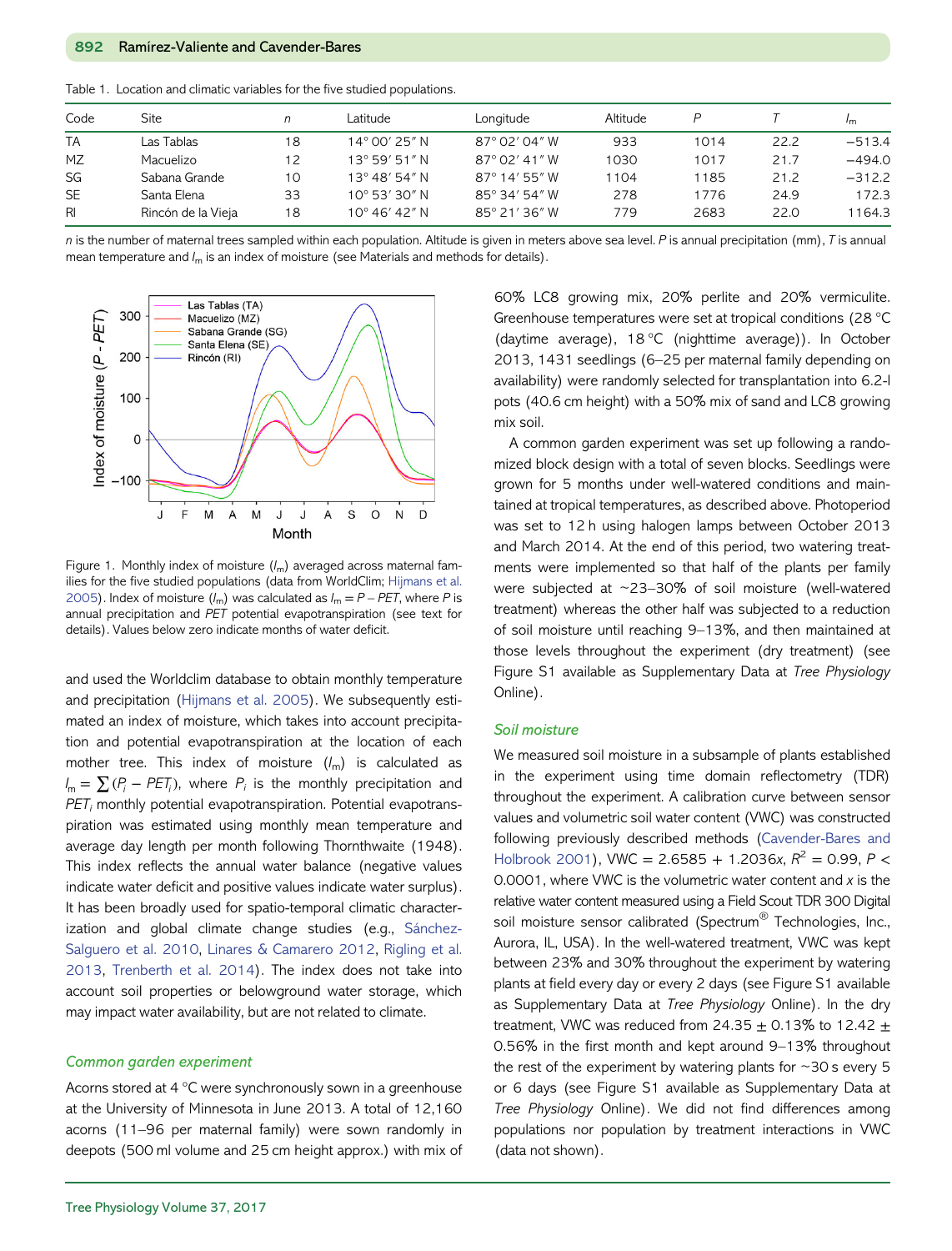#### Growth rate

We measured stem height, basal diameter, number of leaves, and width and length of the largest leaf in all plants at the beginning and at the end of the experiment (i.e., 0 and 100 days after the start of the water treatments). We used these variables to estimate initial ( $t = 0$  days) and final biomass ( $t = 100$  days) with allometric equations developed from a subsample of plants harvested throughout the experiment ( $n = 120$  plants, 12 plants per population within each treatment). A multiple regression was performed including total biomass as the dependent variable and height, diameter, number of leaves and leaf size of the largest leaf as independent variables ( $n = 165$ ). The allometric equation obtained was:  $M = 0.2376x_1 + 0.2063x_2 + 0.074x_3 +$ 0.2637 $x_4$ ,  $R^2 = 0.92$ ,  $P < 0.0001$ , where *M* is plant biomass (g)  $x_1$  is height (cm),  $x_2$  is diameter (mm),  $x_3$  is leaf lamina area and  $x_4$  is number of leaves. Absolute growth rate (g day $^{-1})$  was calculated as  $AGR = (M_{final} - M_{initial})/(T_{final} - T_{initial})$ , where  $M_{final}$ is the estimated biomass at the final of the experiment,  $M<sub>initial</sub>$  is the estimated biomass at the beginning of the experiment,  $T_{final}$ is the date of the final measurement and  $T_{initial}$  is the starting date of the water treatment. Relative growth rate (g  $g^{-1}$  day $^{-1}$ ) was calculated as RGR =  $\lceil \log_e(M_{\text{final}}) - \log_e(M_{\text{initial}})\rceil / (T_{\text{final}} T<sub>initial</sub>$  (see [Cavender-Bares et al. 2004](#page-10-0) for a similar procedure).

## Leaf abscission

A few weeks after the beginning of the watering treatments, some plants started to drop leaves. We took measurements of growth including number of leaves at the middle of the experiment  $(t = 50$  days). For further analyses, we calculated the difference between the number of leaves at the middle  $(t = 50$ days) and the end  $(t = 100 \text{ days})$  of the experiment relative to the total number of leaves in  $t = 50$ . This trait is referred hereafter as 'Percentage of change in leaf number between April and June' and abbreviated as 'PCLN' (Table 2). Negative values for PCLN indicate leaf abscission and positive values indicate leaf flushing.

# Gas exchange

Between Days 45 and 55 of the experiment, we measured gas exchange in two to five seedlings per maternal family within each treatment ( $n = 695$  plants). Measurements were taken from 10:30 am to 2:00 pm on seven sunny days using an LI-COR 6400 (LI-COR, Lincoln, NE, USA). Leaves were exposed to a  $CO<sub>2</sub>$  concentration of 400 ppm, relative humidity around 45–65% and saturating light of 1500 μmol m $^{-2}$  s $^{-1}$ . Light levels sufficient for saturation were determined in a previous study ([Cavender-Bares et al. 2007](#page-10-0)). Leaves were maintained in these specific conditions for 2 min, which allowed photosynthetic rate and stomatal conductance to stabilize. Photosynthetic rate and stomatal conductance were determined on both area and mass bases using mean SLA data for the same leaves (see details

Table 2. List of traits and their corresponding abbreviation and units.

| Abbreviation Trait |                                                               | Units                                                        |
|--------------------|---------------------------------------------------------------|--------------------------------------------------------------|
| <b>AGR</b>         | Absolute growth rate                                          | $g \,day^{-1}$                                               |
| <b>RGR</b>         | Relative growth rate                                          | $g g^{-1}$ day <sup>-1</sup>                                 |
| $\psi_{\rm pd}$    | Predawn water potential                                       | MPa                                                          |
| $\pi_{\text{tlp}}$ | Water potential at the turgor loss<br>point                   | MPa                                                          |
| <b>PCLN</b>        | Percentage of change in leaf<br>number between April and June | %                                                            |
| Leaf size          | Leaf lamina area                                              | cm <sup>2</sup>                                              |
| <b>SLA</b>         | Specific leaf area                                            | $cm2 g-1$                                                    |
| <b>Thickness</b>   | Leaf lamina thickness                                         | mm                                                           |
| A <sub>area</sub>  | Light-saturated photosynthetic<br>capacity per unit leaf area | $\mu$ mol CO <sub>2</sub> m <sup>2</sup> s <sup>-1</sup>     |
| $A_{\rm mass}$     | Light-saturated photosynthetic<br>capacity per unit leaf mass | $\mu$ mol CO <sub>2</sub> kg <sup>-1</sup> s <sup>-1</sup>   |
| $g_{s,area}$       | Stomatal conductance per unit<br>leaf area                    | mol $H_2O$ m <sup>2</sup> s <sup>-1</sup>                    |
| $g_{\rm s,mass}$   | Stomatal conductance per unit<br>leaf mass                    | mol $H_2O$ kg <sup>-1</sup> s <sup>-1</sup>                  |
| WUEi               | Intrinsic water use efficiency                                | $\mu$ mol CO <sub>2</sub> mol H <sub>2</sub> O <sup>-1</sup> |

below). Intrinsic water-use efficiency (WUEi) was also calculated by dividing photosynthetic rate and stomatal conductance.

We also measured soil moisture in every single plant selected for physiological measurements to control for potential differences in water availability within treatments that could affect gas exchange measurements. See statistical analyses.

# Leaf morphology

The youngest fully expanded leaf was collected between Days 45 and 55 and included the one selected for physiological measurements. Thickness was measured using a micrometer and then leaves were scanned and dried at 60 °C for 7 days to estimate leaf area and dry leaf mass. We calculated SLA as leaf area/ leaf mass.

# Predawn leaf water potential and water potential at the turgor loss point

At the end of the experiment ( $t \approx 100$ ), we randomly sampled 456 plants (two to three plants per maternal family within treatment) to measure the predawn leaf water potential. We used a Scholander pressure chamber (Soil Moisture Equipment Corp., Santa Barbara, CA, USA).

We also estimated the water potential at turgor loss point  $(\pi_{\text{th}})$  following a modified protocol from [Bartlett et al. \(2012](#page-10-0)b). This protocol is based on a previously established linear relationship with the osmotic potential at full hydration  $(\pi_{\text{o}})$  measured in an osmometer. For this purpose, we randomly selected one or two plants from 70 maternal families within each treatment ( $n =$ 222). To get full hydration of leaves, instead of rehydrating shoots by placing them in water overnight as in [Bartlett et al.](#page-10-0) [\(2012](#page-10-0)b), we watered plants to field capacity three times with an interval of 2 h between each watering during the evening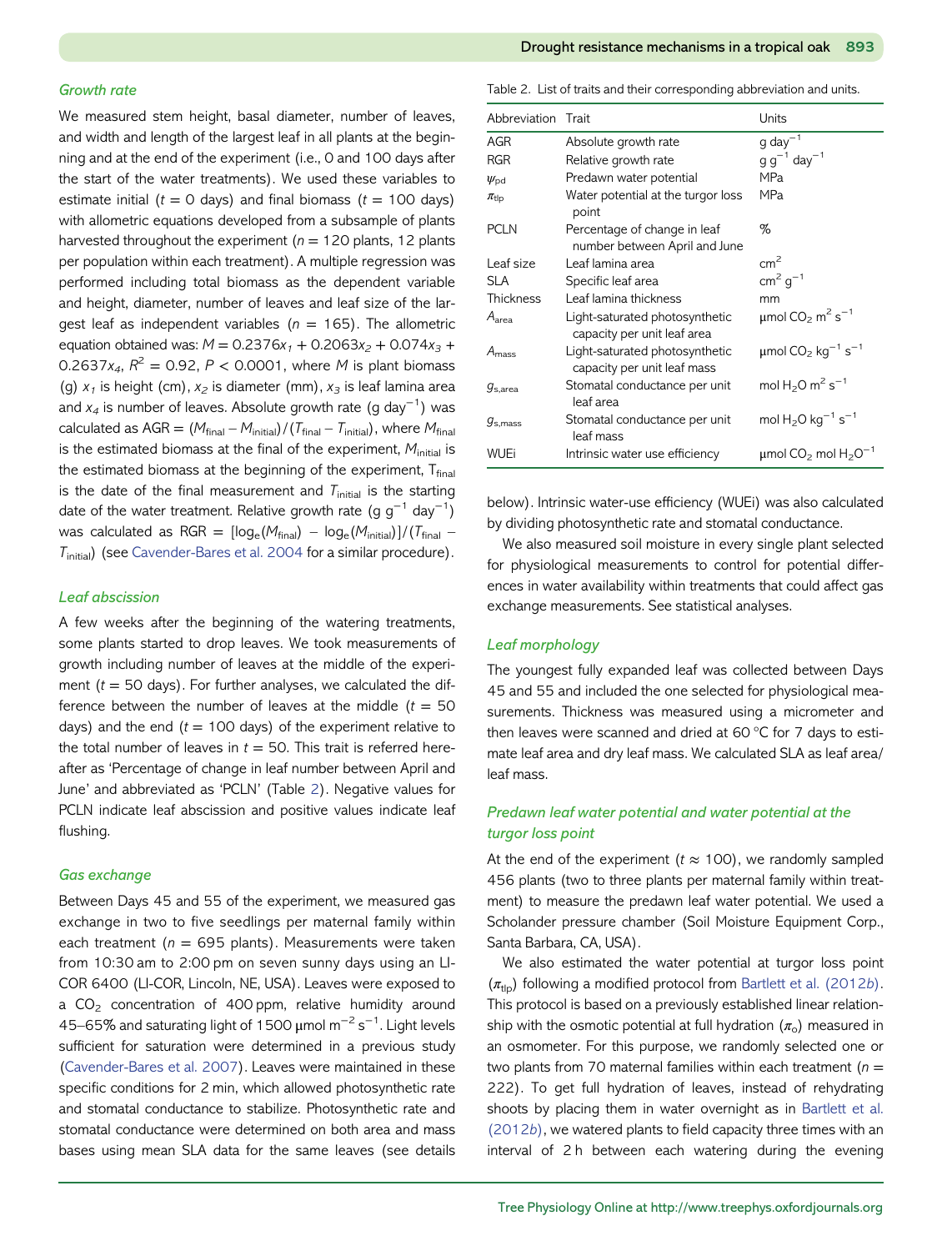previous to collection. Cutting shoots could have killed the sampled plants. We conducted initial tests with 82 plants collected from both treatments that we rehydrated using this method. All had predawn leaf water potential values between −0.03 and 0.00 MPa, indicating that plants were fully hydrated. Leaves for water potential at the turgor loss point were collected at predawn and placed in humidified zipper double-bags. They were kept at 4 °C in a dark room until measurements (always less than 12 h after collection). A 1-cm<sup>2</sup> leaf disc was extracted from each leaf avoiding secondary veins and submerged in liquid nitrogen at least 2 min. Osmolality was measured with a VAPRO 5600 vapor pressure osmometer (Wescor, Logan, UT, USA). Solute concentration (mmol kg−<sup>1</sup> ) values were converted to pressure–volume curve osmotic potential and turgor loss point (hereafter referred as 'estimated turgor loss point',  $\pi_{\text{th}}$ ) following equations in [Bartlett et al. \(2012](#page-10-0)b).

#### Statistical analyses

Linear mixed models were used for statistical analyses of growth and functional traits. The estimated initial biomass of the plants was included in the models as a covariate because of its potential influence on leaf traits and growth rate and also to minimize potential maternal effects [\(Ramírez-Valiente et al.](#page-12-0) [2010](#page-12-0), [2011](#page-12-0), [Koehler et al. 2012\)](#page-11-0). Mixed models included population, water treatment, population by treatment and block as fixed factors, and maternal family nested within population as a random factor. For gas exchange traits, date of measurement was also included as a fixed factor and time as a covariate. In addition, we included VWC of the soil, measured the same day as the instantaneous measurements of gas exchange, as a covariate in the models, given its influence on gas exchange and the potential variation among pots within treatments. The statistical significance of the random factor was assessed using likelihood ratio tests [\(Littell et al. 2006\)](#page-11-0).

In order to test whether traits were associated with climate of the origin, when differences among populations were found, we performed linear regressions between the index of moisture and traits using population means. We also tested how multivariate trait variation was associated with climate. For this purpose, (i) principal component analyses (PCA) were performed to summarize multidimensional trait variation. PCAs were carried out within each treatment (i.e., two PCAs in total) using maternal family means. Only traits that showed significant or marginally significant ( $P < 0.10$ ) differences among populations within treatments according to mixed models and post-hoc Tukey's tests were included in the analyses (see Results section). (ii) PCA factor scores were extracted for each maternal family within each treatment and used to perform one-way ANOVAs (one ANOVA per PCA factor and treatment) and obtain their population means. (iii) Linear regressions were performed between PCA factors for populations and the index of moisture (see [Craine and Lee 2003](#page-10-0) for a similar procedure).

To test for relationships between plasticity of the traits and climate, when a significant interaction of population by treatment was found in the mixed models, we performed linear regressions between  $I_m$  and plasticity. We calculated plasticity of a given population as the difference of trait means between environments (represented hereafter as 'Δ' as used in [Bartlett et al.](#page-10-0) [2014\)](#page-10-0). We used this metric instead of other published plasticity indices because it better reflects the reaction norms [\(Valladares](#page-12-0) [et al. 2006](#page-12-0)). We did not use principal factor analysis for plasticity because only a limited number of traits showed significant population by treatment interaction.

# **Results**

Predawn leaf water potential  $(\psi_{\text{nd}})$ , growth rates and most functional traits differed between treatments, indicating that they exhibit phenotypic plasticity to water availability (Tables [3](#page-6-0) and [4\)](#page-6-0). In response to water limitation (lower values of  $\psi_{\text{nd}}$ ), Q. oleoides seedlings reduced leaf size, light-saturated photosynthetic rates  $(A<sub>area</sub>, A<sub>mass</sub>)$ , stomatal conductance  $(g<sub>s,area</sub>, g<sub>s,mass</sub>)$ , absolute and relative growth rates (AGR, RGR) and increased WUEi (Table [3,](#page-6-0) Figure [2](#page-7-0), see Figure S2 available as Supplementary Data at Tree Physiology Online).

Populations originating from across a precipitation gradient showed differences in RGR, leaf size, SLA, thickness and  $A_{\text{mass}}$ among treatments, indicating genetically based differences in these traits (Tables [3](#page-6-0) and [4](#page-6-0)). In addition, AGR, estimated  $\pi_{\text{th}}$ and PCLN exhibited population by treatment interactions, indicating that populations differed in their levels of plasticity for these traits (Tables [3](#page-6-0) and [4](#page-6-0)). On average, our results showed that populations from the most xeric climates tended to exhibit larger and thinner leaves with high SLA, higher leaf abscission in response to drought, but higher estimated  $\pi_{\text{tlo}}$  (i.e., lower drought tolerance under dry conditions) in comparison with more mesic populations (Figure [2](#page-7-0), see Figure S3 available as Supplementary Data at Tree Physiology Online). Associations between index of moisture and growth rates (AGR and RGR) were significant but had small slopes. We obtained similar results in multivariate analyses (see Appendix S1 and Figure S4 available as Supplementary Data at Tree Physiology Online) as well as for climate-trait regressions using maternal family means (see Figure S5 available as Supplementary Data at Tree Physiology Online).

Plasticity (' $\Delta$ ') of the estimated turgor loss point ( $\pi_{\text{tip}}$ ) was positively associated with  $I_m$  ( $R^2 = 0.95$ ,  $P = 0.005$ , Figure [3](#page-8-0)), indicating that populations inhabiting more xeric climates have a canalized response (low phenotypic plasticity) in their tolerance to drought.

Finally, contrary to expectations, resource-conservative trait values such as low SLA, low estimated  $\pi_{\text{th}}$  and high leaf thickness were not associated with lower carbon assimilation or growth rates (see Table S1 available as Supplementary Data at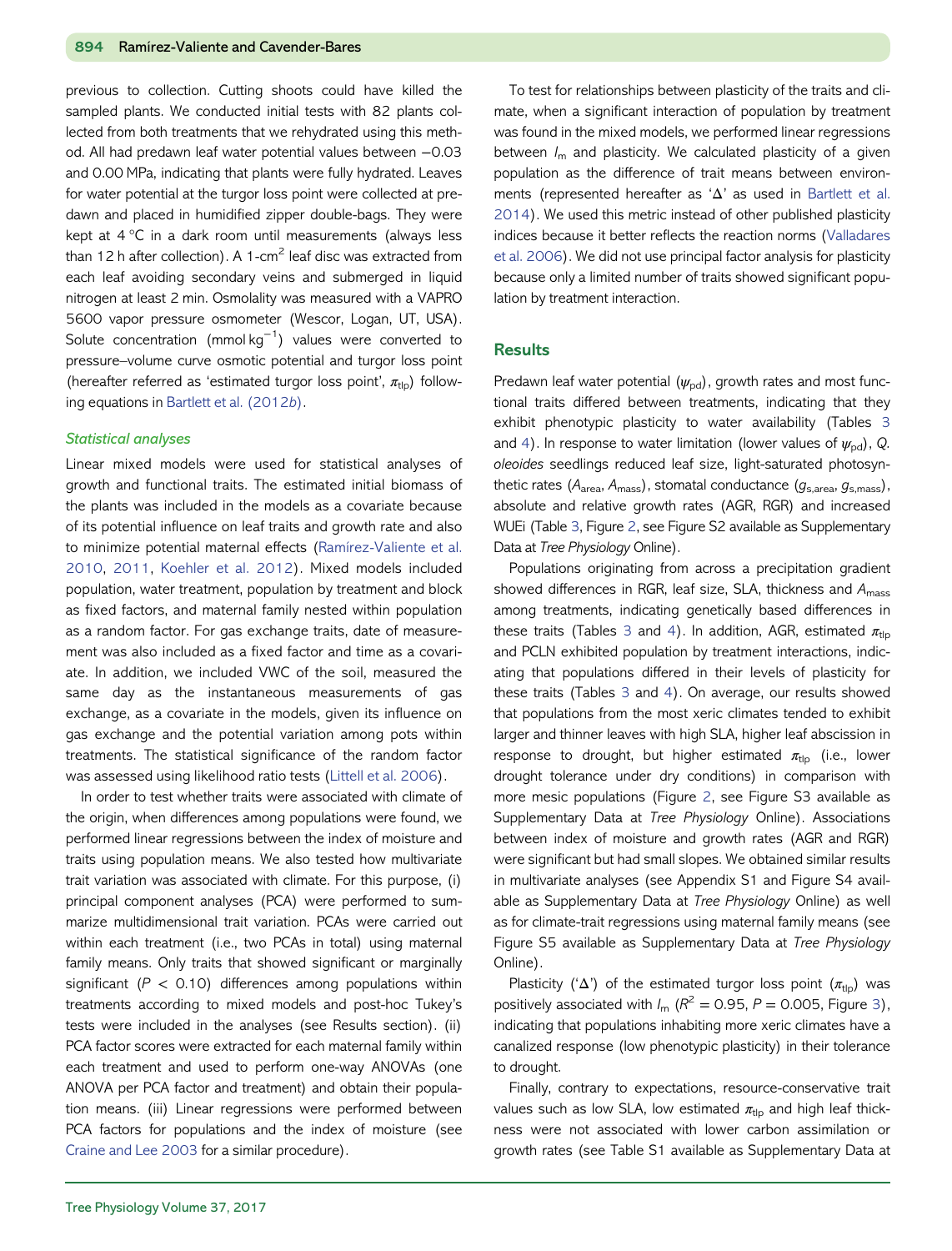| Trait              |               | Treatment | Population | $P \times T$ | Family   | <b>Block</b> | Initial size |
|--------------------|---------------|-----------|------------|--------------|----------|--------------|--------------|
| $\psi_{\rm pd}$    | F or $\chi^2$ | 227.27    | 1.16       | 2.03         | 0.00     | 3.26         | 17.42        |
|                    | $\mathsf{P}$  | < 0.0001  | 0.3298     | 0.0891       | 0.9909   | 0.0039       | < 0.0001     |
| <b>AGR</b>         | F or $\chi^2$ | 712.02    | 4.40       | 3.52         | 33.98    | 20.61        | 37.52        |
|                    | P             | < 0.0001  | 0.0016     | 0.0073       | < 0.0001 | < 0.0001     | < 0.0001     |
| <b>RGR</b>         | F or $\chi^2$ | 681.98    | 4.09       | 0.73         | 25.96    | 21.02        | 154.03       |
|                    | P             | < 0.0001  | 0.0027     | 0.5703       | < 0.0001 | < 0.0001     | < 0.0001     |
| $\pi_{\text{tlp}}$ | F or $\chi^2$ | 43.77     | 0.58       | 2.77         | 1.11     | 1.01         | 11.83        |
|                    | $\mathsf{P}$  | < 0.0001  | 0.6791     | 0.0304       | 0.2926   | 0.4215       | 0.0008       |
| <b>PCLN</b>        | F or $\chi^2$ | 532.80    | 3.58       | 3.49         | 7.46     | 10.71        | 49.94        |
|                    | P             | < 0.0001  | 0.0066     | 0.0076       | 0.0063   | < 0.0001     | < 0.0001     |
| Leaf size          | F or $\chi^2$ | 63.60     | 28.61      | 0.86         | 32.97    | 5.57         | 123.42       |
|                    | P             | < 0.0001  | < 0.0001   | 0.4899       | < 0.0001 | < 0.0001     | < 0.0001     |
| <b>SLA</b>         | F or $\chi^2$ | 1.14      | 13.80      | 0.71         | 62.57    | 24.79        | 84.10        |
|                    | P             | 0.2859    | < 0.0001   | 0.5856       | < 0.0001 | < 0.0001     | < 0.0001     |
| <b>Thickness</b>   | F or $\chi^2$ | 0.58      | 26.05      | 0.69         | 22.28    | 7.67         | 8.02         |
|                    | P             | 0.4451    | < 0.0001   | 0.6002       | < 0.0001 | < 0.0001     | 0.0047       |

<span id="page-6-0"></span>Table 3. Results of the mixed models for  $\psi_{\text{nd}}$ , AGR, RGR,  $\pi_{\text{th}}$ , PCLN, leaf size, SLA and leaf thickness. Fixed effects: treatment, population, population by treatment  $(P \times T)$ , block. Random effects: family within population. Covariates: initial size.

Significant values are in bold type  $(P < 0.05)$ .

Table 4. Results of the mixed models for gas exchange traits: A<sub>area</sub>, A<sub>mass</sub>, g<sub>s,area</sub>, g<sub>s,mass</sub>, WUE. Fixed effects: treatment, population, population by treatment  $(P \times T)$ , block, date. Random effects: family within population. Covariates: time, volumetric water content within treatment (VWC), initial size.

|                     |                 | Treatment | Population | $P \times T$ | Family   | <b>Block</b> | Date     | Time   | <b>VWC</b> | Initial size |
|---------------------|-----------------|-----------|------------|--------------|----------|--------------|----------|--------|------------|--------------|
| A <sub>area</sub>   | F or $\chi^2$   | 27.27     | 3.84       | 2.22         | 5.37     | 1.86         | 5.91     | 1.21   | 3.67       | 20.04        |
|                     | P               | < 0.0001  | 0.0044     | 0.0654       | 0.0205   | 0.0856       | < 0.0001 | 0.2715 | 0.0262     | < 0.0001     |
| $A_{\rm mass}$      | F or $\chi^2$   | 30.55     | 2.42       | 1.36         | 0.99     | 1.27         | 6.78     | 0.96   | 3.85       | 30.43        |
|                     | P               | < 0.0001  | 0.0479     | 0.2454       | 0.3204   | 0.2699       | < 0.0001 | 0.3269 | 0.3269     | < 0.0001     |
| $g_{s,area}$        | F or $\chi^2$   | 35.82     | 1.22       | 2.34         | 1.75     | 1.37         | 2.24     | 0.02   | 5.57       | 27.98        |
|                     | P               | < 0.0001  | 0.3011     | 0.0541       | 0.1857   | 0.2230       | 0.0380   | 0.8805 | 0.0041     | < 0.0001     |
| g <sub>s,mass</sub> | F or $\chi^2$   | 29.53     | 0.77       | 1.92         | 0.11     | 0.69         | 1.73     | 0.19   | 4.32       | 38.37        |
|                     | P               | < 0.0001  | 0.5429     | 0.1058       | 0.4566   | 0.6579       | 0.1121   | 0.6647 | 0.0139     | < 0.0001     |
| <b>WUE</b>          | F or $\gamma^2$ | 13.23     | 0.95       | 1.66         | $\Omega$ | 1.03         | 12.36    | 0.04   | 2.61       | 30.68        |
|                     | P               | 0.0003    | 0.4354     | 0.1577       |          | 0.4030       | < 0.0001 | 0.8414 | 0.0748     | < 0.0001     |

Significant values are in bold type  $(P < 0.05)$ .

Tree Physiology Online). In fact, SLA was negatively (and leaf thickness was positively) associated with photosynthetic rates (Aarea and Amass) and growth rates (AGR and RGR) (see Table S1 available as Supplementary Data at Tree Physiology Online).

# **Discussion**

Our common garden study reveals differences in leaf morphology and physiology among populations of the tropical live oak, Q. oleoides, originating from contrasting precipitation regimes in dry tropical forests of Mesoamerica. Populations from climates with the most severe and prolonged dry seasons exhibited thin, mesophyllous leaves with high SLA, large leaf size and leaf abscission in response to drought, as expected. Populations from climates with less severe and shorter dry seasons had small and thick sclerophyllous leaves with low SLA and decreased the

estimated water potential at the turgor loss point  $(\pi_{\text{tip}})$  when grown under dry conditions. However, contrary to expectations based on the LES at global scale, Q. oleoides seedlings with lower SLA and higher leaf thickness exhibited higher photosynthetic rates (on both area and mass bases) and growth rates. Our study also provides the first evidence of intraspecific genetic differences in plasticity of  $\pi_{\text{tlo}}$  and suggests that differential adaptation to climatic regimes that vary in dry season length and severity has resulted in population divergence in functional traits related to drought resistance and resource acquisition within this species.

# Climate predicts population-level variation in traits related to drought-resistance

In the dry treatment, populations differed significantly in the estimated turgor loss point  $(\pi_{\text{tip}})$ , leaf morphology, leaf abscission and to some extent in relative growth rates (Figure [2B](#page-7-0)–G). Variation in individual and multivariate traits showed strong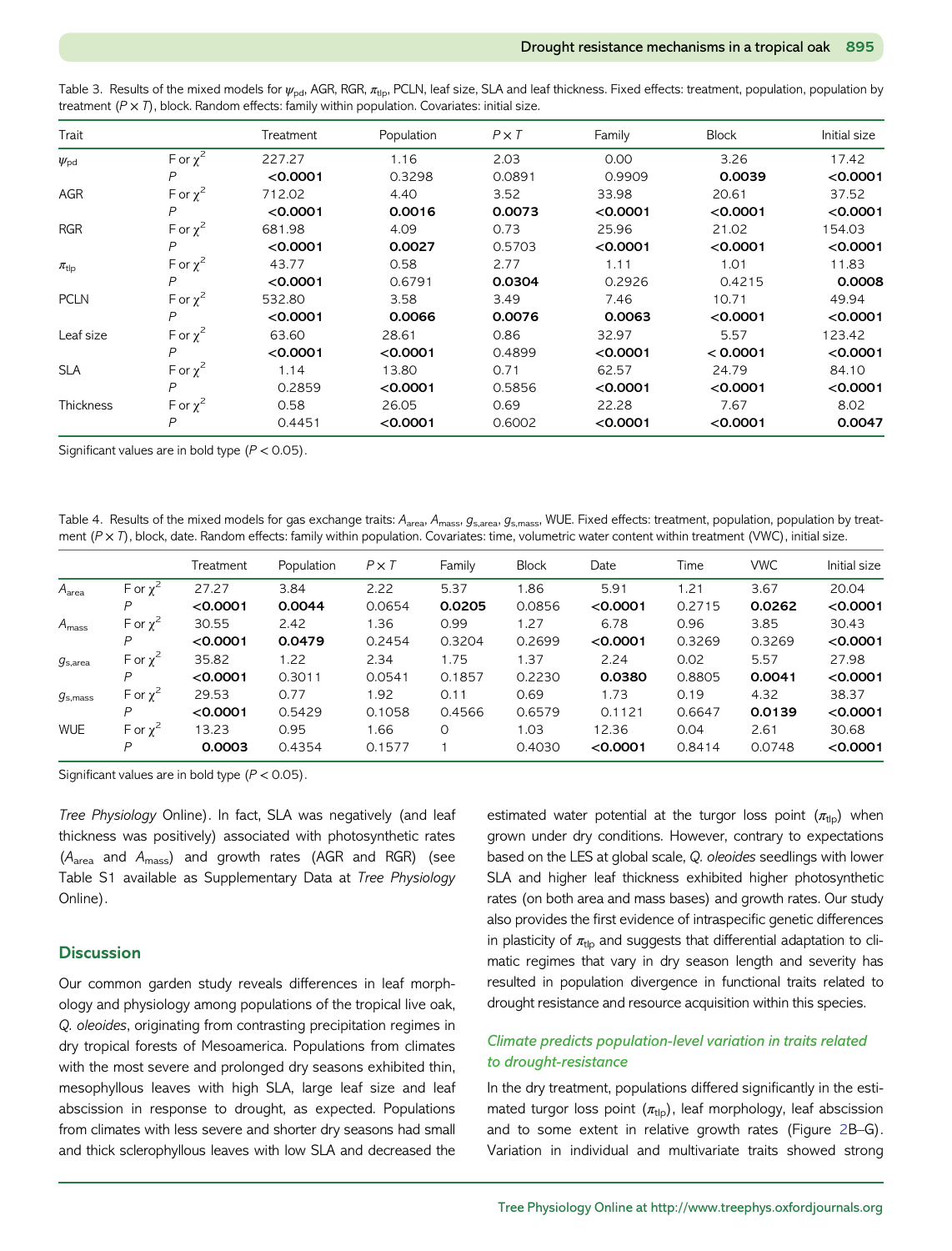<span id="page-7-0"></span>

Figure 2. Relationship between the index of moisture  $(I_m)$  and AGR (A), RGR (B),  $\pi_{\text{tp}}$  (C), change in leaf number or PCLN (D), leaf size (E), SLA (F), thickness (G),  $A_{area}$  (H),  $A_{mass}$  (I) and  $g_{s,area}$  (J). Points represent population means for well-watered (blue) and dry (red) treatments: Las Tablas (circles), Macuelizo (squares), Sabana Grande (down-triangles), Santa Elena (diamonds) and Rincón (up-triangles). Different letters indicate homogenous groups using Tukey's HSD tests for the well-watered and dry treatments, separately. The shaded area in (D) indicates negative values for the change in number of leaves between April and June, i.e., leaf abscission. \*Regression coefficient  $(R^2)$  and significance level were obtained excluding the most extreme individual value in the experiment that was observed in a seedling from Macuelizo ( $\pi_{\text{th}} = -2.88$  MPa).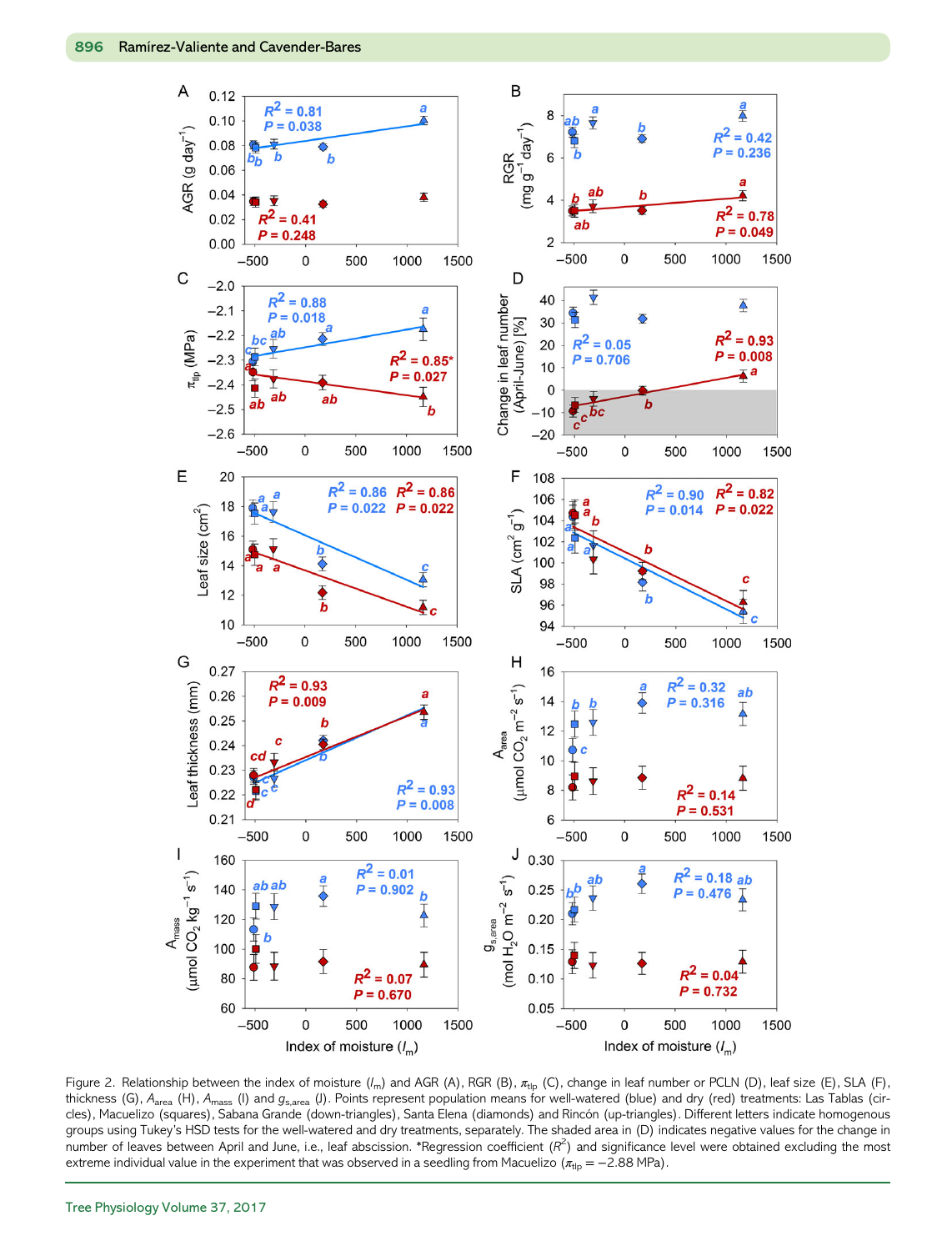<span id="page-8-0"></span>

Figure 3. Plasticity across water treatments in turgor loss point ( $\Delta \pi_{\text{th}} =$  $\pi_{\text{tip}}$  dry treatment –  $\pi_{\text{tip}}$  well-watered treatment) in relation to index of moisture  $(l_m)$  of the population. Points represent population means  $\pm$  SE: Las Tablas (circle), Macuelizo (square), Sabana Grande (down-triangle), Santa Elena (diamond) and Rincón (up-triangle). Population means and standard errors were estimated by averaging  $\Delta \pi_{\text{th}}$  for family means within populations.

associations between local precipitation regimes, such that populations from more mesic sites exhibited smaller sclerophyllous leaves (low SLA and high thickness) (Figure [2](#page-7-0)E–G) and greater drought tolerance (lower  $\pi_{\text{tlp}}$ ) (Figure [2](#page-7-0)C) than populations from more xeric sites, which have larger mesophyllous leaves (high SLA and low thickness) and increased leaf abscission in response to drought.

These results contrast with the intraspecific variation observed in temperate oak species that inhabit seasonally dry ecosystems, which tend to exhibit smaller sclerophyllous leaves with longer life spans and higher drought tolerance under increasing summer drought [\(Gratani et al. 2003,](#page-11-0) [Ramírez-Valiente et al. 2010,](#page-12-0) [2014,](#page-12-0) [Niinemets 2015\)](#page-11-0).

The association between drought resistance strategy and environment is frequently explained by cost–benefit ratio with respect to investment in acquisition of water, carbon and nutrients. Leaves may be costly for the plant under longer dry seasons because water loss via transpiration increases proportionally with leaf surface area ([Kikuzawa 1991,](#page-11-0) [Lambers et al. 2008](#page-11-0)). Since all populations showed similar values of stomatal conductance and WUE under dry conditions, foliage surface area might be the main mechanism leading population-level differentiation in total plant transpiration of Q. oleoides. Therefore, leaf senescence in response to drought may have been favored in more xeric soil conditions as a means of reducing water loss [\(Jonasson et al.](#page-11-0) [1997](#page-11-0), [Condit et al. 2000](#page-10-0), [Franklin 2005](#page-11-0), [Stevens et al. 2016](#page-12-0)). Nevertheless, other traits that improve water uptake such as root investment, root length, etc., should be measured in future studies to have a better understanding of the water balance in seedlings of Q. oleoides.

The observed leaf abscission in seedlings from xeric populations may have been selected for as a consequence of the high costs of leaves that can withstand excess of light and heat as the dry season becomes longer and more severe ([Givnish 2002](#page-11-0)). Under dry conditions plants need to protect leaves against the excess of absorbed light because of down-regulation of photosynthesis ([Ishida et al. 2014\)](#page-11-0). Photoprotection by controlled dissipation of excess excitation energy in the form of heat is known to be mediated via de-epoxidation reactions through the xanthophyll cycle ([Demmig et al. 1987](#page-10-0), [Adams and Demmig](#page-10-0)‐Adams [1994,](#page-10-0) [Demmig-Adams and Adams 1996\)](#page-10-0). The results derived from our previous study showed that Q. oleoides populations from mesic sites increased their de-epoxidation state (i.e., increased activity of xanthophyll cycle) in response to water shortage ([Ramírez-Valiente et al. 2015](#page-12-0)). This mechanism, although it is energetically more efficient than repairing tissues from oxidative damage, incurs an energy cost during overnight epoxidation reactions [\(Raven 2011\)](#page-12-0). Construction of leaves also represents important carbon and nutrient costs for the plant. More durable leaves, such as those with low SLA and high leaf thickness, are more costly to construct and need longer periods to pay back their investment [\(Williams et al. 1989](#page-12-0), [Eamus and](#page-10-0) [Prichard 1998,](#page-10-0) [Villar and Merino 2001](#page-12-0), [Villar et al. 2006\)](#page-12-0). When the favorable season becomes shorter, the need to balance investment costs with photosynthetic returns may favor mesophyllous leaves, which are cheaper to construct [\(Eamus](#page-10-0) [1999,](#page-10-0) [Villar and Merino 2001,](#page-12-0) [McDowell et al. 2008\)](#page-11-0).

# Negative association between photosynthetic rates and SLA

An important perspective in the ecophysiological literature is that species and populations from tropical climates with severe dry seasons, which often exhibit mesophyllous leaves (high SLA, low leaf thickness and short leaf life spans), are expected to have high photosynthetic rates given the shorter time available to repay construction costs [\(Eamus and Prichard 1998,](#page-10-0) [Eamus](#page-10-0) [1999,](#page-10-0) [Reich et al. 2014](#page-12-0)).

In our study, populations from climates with longer and more severe dry seasons had mesophyllous leaves but did not have greater growth or photosynthetic capacity under well-watered conditions (Figure [2A](#page-7-0), B, H, I). Furthermore, SLA was negatively related to photosynthesis (on both area and mass bases) and growth rates (AGR and RGR) in the well-watered treatment (see Table S1 available as Supplementary Data at Tree Physiology Online), contrary to expectations based on the LES [\(Reich et al.](#page-12-0) [1997,](#page-12-0) [Wright et al. 2004\)](#page-12-0). Differences between global trends and intraspecific variation have been reported for some species ([Martin et al. 2007](#page-11-0), [Grady et al. 2013,](#page-11-0) [Brouillette et al. 2014\)](#page-10-0). Interestingly, negative associations between SLA and photosynthetic rates have been reported in other evergreen oaks from temperate and Mediterranean ecosystems [\(Niinemets 2015,](#page-11-0) [Harayama et al. 2016\)](#page-11-0). Leaves with high SLA and low leaf thickness are expected to have higher photosynthetic rates because of their higher investment in photosynthetic tissues per unit of leaf mass [\(Reich et al. 1997](#page-12-0), [Wright et al. 2004](#page-12-0)). [Niinemets](#page-11-0) [\(2015\)](#page-11-0) suggested that the negative relationship between SLA and area-based photosynthetic rate found for Q. ilex could rise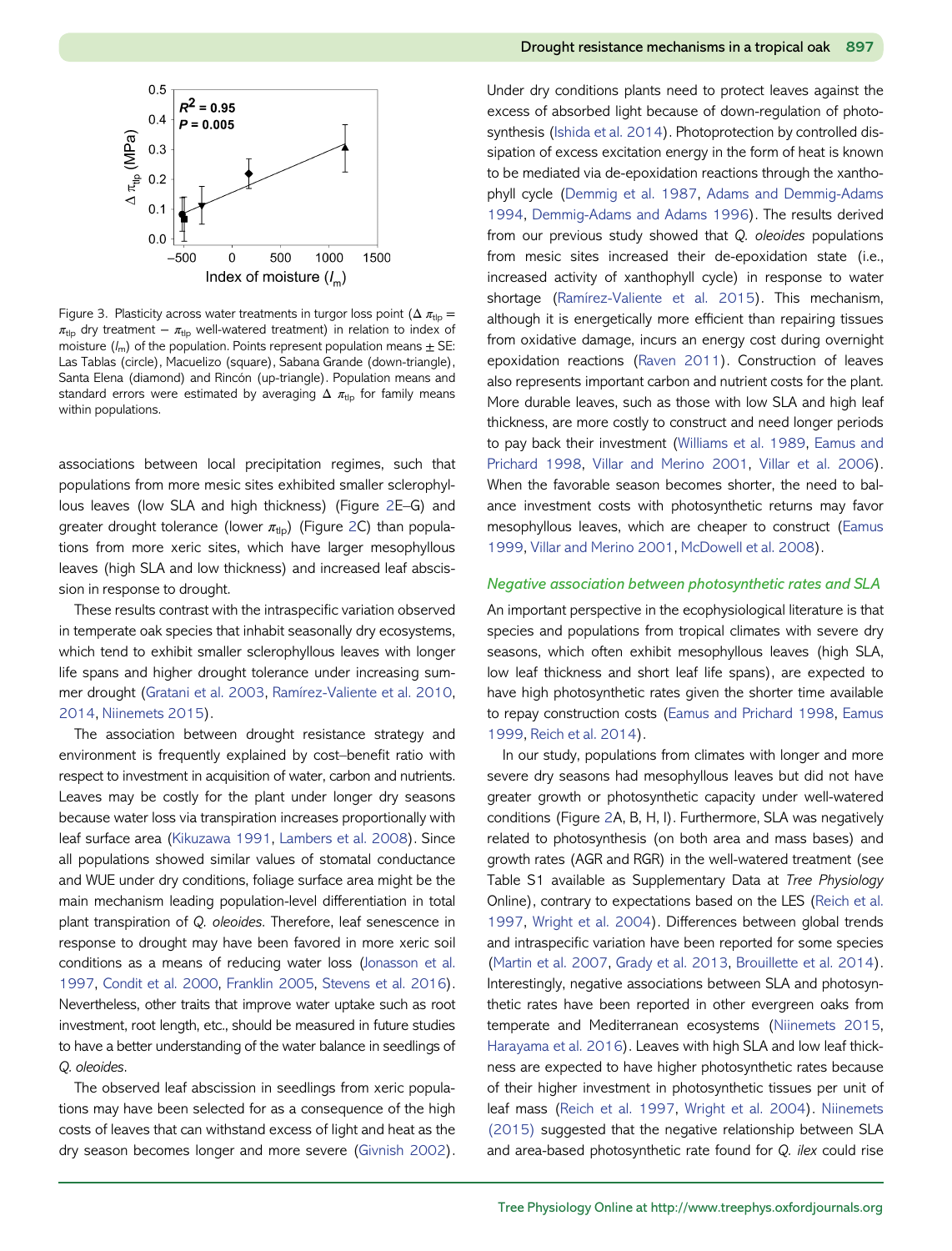from the increased thickness of mesophyll and accumulation of photosynthetic biomass per unit leaf area in this species. [Harayama et al. \(2016\)](#page-11-0) suggested that high investment of photosynthetic nitrogen was the cause for the high photosynthetic rates observed in temperate evergreen oaks with low SLA. In our study, we found that leaf thickness was positively associated with area- and mass-based photosynthesis (see Table S1 available as Supplementary Data at Tree Physiology Online). These results suggest that high photosynthetic rates in leaves with low SLA could be the result of higher mesophyll conductance ([Niinemets 1999,](#page-11-0) [Garnier et al. 2001](#page-11-0), [Niinemets 2015](#page-11-0)). In addition, in a recent review for Mediterranean species, [Flexas et al.](#page-11-0) [\(2014\)](#page-11-0) suggested that the relatively high photosynthetic rates in species with low SLA and thicker leaves could be the result of higher carboxylation velocity. Further research on leaf anatomy and photochemistry is needed to fully understand the mechanisms causing the negative association between SLA and area- or massbased photosynthetic rates.

From an evolutionary perspective, relationships among LES traits have been suggested to be influenced by biome- or species-specific constraints caused by evolution under particular environmental conditions [\(Wright et al. 2001,](#page-12-0) [Heberling and](#page-11-0) [Fridley 2012,](#page-11-0) [Mason and Donovan 2015](#page-11-0), [Niinemets 2015](#page-11-0)). In Q. oleoides, the observed negative SLA-A<sub>mass</sub> or SLA-RGR observed under well-watered conditions could be due to the fact that xeric populations (with high SLA, low leaf thickness and increased leaf abscission in response to drought) experience a short period of water stress (July–August) within the wet season during which, precipitation is lower than potential evapotranspiration (negative  $I_m$ , Figure [1\)](#page-3-0). This 'little dry season' may constrain the evolution of increased  $A<sub>mass</sub>$  and RGR under favorable conditions of water, particularly in seedlings, and promote leaf drought resistance to prevent damage during intermittent water shortage during the wet season [\(Choat et al. 2007\)](#page-10-0). For example, [Brodribb & Holbrook \(2004\)](#page-10-0) showed that the little dry season has consequences similar to the actual dry season in terms of reducing water potential, stomatal conductance and leaf hydraulic conductance. Consistent with this idea were the observations of a positive relationship between the estimated turgor loss point  $(\pi_{\text{tlo}})$  and  $I_{\text{m}}$  in well-watered conditions and the lack of plasticity in  $\pi_{\text{th}}$  in response to water availability for xeric populations (Figure [3](#page-8-0)).

Finally, the intraspecific differentiation of phenotypic plasticity in  $\pi_{\text{th}}$  that we observed in this study for Q. oleoides contrasts results obtained in the meta-analyses by [Bartlett et al. \(2014\)](#page-10-0). [Bartlett et al. \(2014\)](#page-10-0) found that despite a wide prevalence of plasticity in  $\pi_{\text{th}}$  in response to water availability in nature, differences in the degree of plasticity among populations, species or biomes were minimal. To our knowledge, the significant differences in  $\pi_{\text{tlp}}$  plasticity among populations of Q. oleoides we found under different water treatments are the first evidence of intraspecific divergence in plasticity of  $\pi_{\text{th}}$  related to climate of origin.

# **Conclusions**

Our results show intraspecific differences in traits related to growth and drought resistance in Q. oleoides. Consistent with multi-species studies in seasonally dry ecosystems, populations from more mesic climates had smaller and thicker sclerophyllous leaves with low SLA and decreased the estimated turgor loss point  $(\pi_{\text{tip}})$ . In contrast, populations from more xeric climates exhibited thinner, larger mesophyllous leaves with high SLA, and increased leaf abscission in response to drought. However, contrary to our expectations, xeric populations did not have greater capacity to grow and photosynthesize under well-watered conditions. Furthermore, SLA was negatively related to photosynthesis  $(A<sub>area</sub>$  and  $A<sub>mass</sub>)$  and growth rates (AGR and RGR), contrary to expectations based on the LES.

These unexpected patterns could be the result of adaptation to a short period of water-stress within the wet season in populations with the most xeric origins, which may have constrained their A<sub>mass</sub> and RGR despite higher SLA and lower thickness in these populations. Both the positive relationship between the estimated turgor loss point  $(\pi_{\text{tlo}})$  and  $I_m$  under well-watered conditions and the lack of plasticity in  $\pi_{\text{tlp}}$  in response to water availability within xeric populations are consistent with this possibility. Overall, this study demonstrates the existence of genetically based population variation in traits related to drought resistance in Q. oleoides as a result of adaptation to different precipitation regimes. To our knowledge, we provide the first evidence for intraspecific divergence in  $\pi_{\text{th}}$  plasticity in relation to climate of origin.

#### Acknowledgments

We thank Esaú Zuniga and Marileth de los Angeles Briceño for seed collection in Honduras and Costa Rica and for facilitating the permit process to bring acorns. We would like to thank Rubén Ramírez, Xiaojing Wei, Chris Park, Matthew Kaproth, Sydney Schiffner, Natalie McMann, Tatiana Dimugno, Nolan Radziej and everyone who helped in planting seeds, transplanting, setting up the irrigation system and taking gas exchange, growth, leaf morphology and osmometer measurements. We thank the Plant Growth Facilities staff, particularly Roger Meissner and Pamela Warnke for their technical support during the development of the greenhouse experiment and everyone in the J.C.-B. lab for productive discussions about previous versions of the manuscript. Lawren Sack and Megan Bartlett are gratefully acknowledged for technical advice and comments on the manuscript. We also thank Peter Reich for comments and suggestions on the manuscript.

## Supplementary Data

Supplementary Data for this article are available at Tree Physiology Online.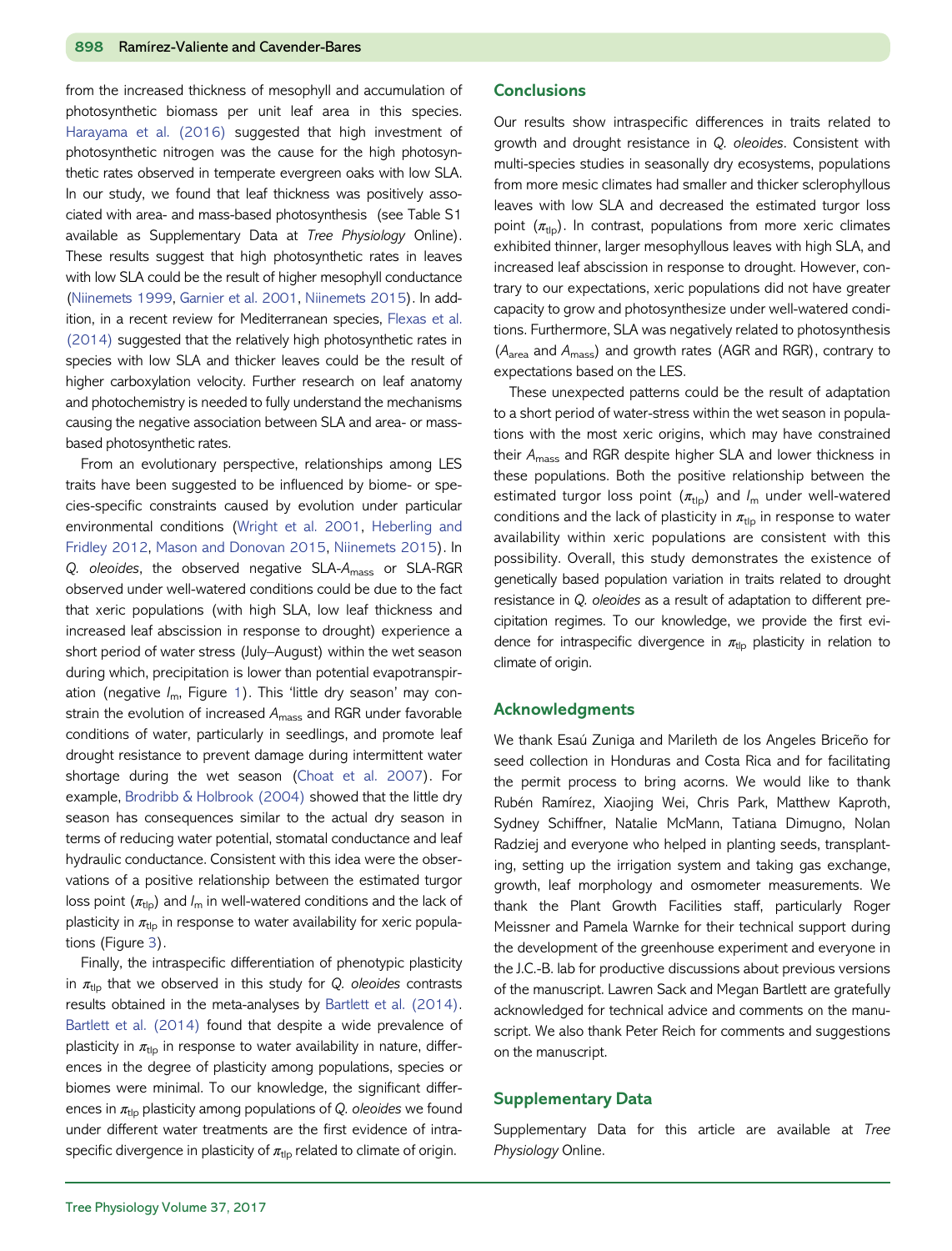# <span id="page-10-0"></span>Conflict of interest

Nothing to declare.

# Funding

The project was funded by the National Science Foundation IOS 0843665 to J.C.-B. J.A.R.-V. was also supported by a postdoctoral fellowship from the Severo Ochoa excellence program.

# References

- Ackerly D (2004) Functional strategies of chaparral shrubs in relation to seasonal water deficit and disturbance. Ecol Monogr 74:25–44.
- Ackerly DD, Knight CA, Weiss SB, Barton K, Starmer KP (2002) Leaf size, specific leaf area and microhabitat distribution of chaparral woody plants: contrasting patterns in species level and community level analyses. Oecologia 130:449–457.
- Adams WW, Demmig‐Adams B (1994) Carotenoid composition and down regulation of photosystem II in three conifer species during the winter. Physiol Plant 92:451–458.
- Allen CD, Macalady AK, Chenchouni H et al. (2010) A global overview of drought and heat-induced tree mortality reveals emerging climate change risks for forests. For Ecol Manage 259:660–684.
- Anderegg WRL, Klein T, Bartlett M, Sack L, Pellegrini AFA, Choat B, Jansen S (2016) Meta-analysis reveals that hydraulic traits explain cross-species patterns of drought-induced tree mortality across the globe. Proc Natl Acad Sci USA 113:5024–5029.
- Asner GP, Brodrick PG, Anderson CB, Vaughn N, Knapp DE, Martin RE (2016) Progressive forest canopy water loss during the 2012–2015 California drought. Proc Natl Acad Sci USA 113:E249–E255.
- Baltzer JL, Davies SJ, Bunyavejchewin S, Noor NSM (2008) The role of desiccation tolerance in determining tree species distributions along the Malay–Thai Peninsula. Funct Ecol 22:221–231.
- Bartlett MK, Scoffoni C, Sack L (2012a) The determinants of leaf turgor loss point and prediction of drought tolerance of species and biomes: a global meta‐analysis. Ecol Lett 15:393–405.
- Bartlett MK, Scoffoni C, Ardy R, Zhang Y, Sun S, Cao K, Sack L (2012b) Rapid determination of comparative drought tolerance traits: using an osmometer to predict turgor loss point. Methods Ecol Evol 3:880–888.
- Bartlett MK, Zhang Y, Kreidler N, Sun S, Ardy R, Cao K, Sack L (2014) Global analysis of plasticity in turgor loss point, a key drought tolerance trait. Ecol Lett 17:1580–1590.
- Bonan GB (2008) Forests and climate change: forcings, feedbacks, and the climate benefits of forests. Science 320:1444–1449.
- Borchert R (1994) Soil and stem water storage determine phenology and distribution of tropical dry forest trees. Ecology 75:1437–1449.
- Borchert R, Rivera G, Hagnauer W (2002) Modification of vegetative phenology in a tropical semi‐deciduous forest by abnormal drought and rain. Biotropica 34:27–39.
- Boucher DH (1981) Seed predation by mammals and forest dominance by Quercus oleoides, a tropical lowland oak. Oecologia 49:409–414.
- Bowman DM, Prior LD (2005) Why do evergreen trees dominate the Australian seasonal tropics? Austr J Bot 53:379–399.
- Brodribb TJ, Holbrook NM (2003) Stomatal closure during leaf dehydration, correlation with other leaf physiological traits. Plant Physiol 132: 2166–2173.
- Brodribb TJ, Holbrook NM (2004) Diurnal depression of leaf hydraulic conductance in a tropical tree species. Plant Cell Environ 27: 820–827.
- Brodribb TJ, McAdam SA, Jordan GJ, Martins SC (2014) Conifer species adapt to low-rainfall climates by following one of two divergent pathways. Proc Natl Acad Sci USA 111:14489–14493.
- Brouillette LC, Mason CM, Shirk RY, Donovan LA (2014) Adaptive differentiation of traits related to resource use in a desert annual along a resource gradient. New Phytol 201:1316–1327.
- Bucci SJ, Goldstein G, Meinzer FC, Franco AC, Campanello P, Scholz FG (2005) Mechanisms contributing to seasonal homeostasis of minimum leaf water potential and predawn disequilibrium between soil and plant water potential in neotropical savanna trees. Trees 19:296–304.
- Buckley TN (2005) The control of stomata by water balance. New Phytol 168:275–292.
- Cavender‐Bares J, Holbrook NM (2001) Hydraulic properties and freezing‐induced cavitation in sympatric evergreen and deciduous oaks with contrasting habitats. Plant Cell Environ 24:1243–1256.
- Cavender-Bares J, Kitajima K, Bazzaz FA (2004) Multiple trait associations in relation to habitat differentiation among 17 Floridian oak species. Ecol Monogr 74:635–662.
- Cavender-Bares J, Sack L, Savage J (2007) Atmospheric and soil drought reduce nocturnal conductance in live oaks. Tree Physiol 27: 611–620.
- Cavender‐Bares J, Gonzalez‐Rodriguez A, Pahlich A, Koehler K, Deacon N (2011) Phylogeography and climatic niche evolution in live oaks (Quercus series Virentes) from the tropics to the temperate zone. J Biogeogr 38:962–981.
- Cavender‐Bares J, González‐Rodríguez A, Eaton DA, Hipp AA, Beulke A, Manos PS (2015) Phylogeny and biogeography of the American live oaks (Quercus subsection Virentes): a genomic and population genetics approach. Mol Ecol 24:3668–3687.
- Choat B, Sack L, Holbrook NM (2007) Diversity of hydraulic traits in nine Cordia species growing in tropical forests with contrasting precipitation. New Phytol 175:686–698.
- Choat B, Jansen S, Brodribb TJ et al. (2012) Global convergence in the vulnerability of forests to drought. Nature 491:752–755.
- Condit R (1998) Ecological implications of changes in drought patterns: shifts in forest composition in Panama. Clim Change 39:413–427.
- Condit R, Watts K, Bohlman SA, Pérez R, Foster RB, Hubbell SP (2000) Quantifying the deciduousness of tropical forest canopies under varying climates. J Veget Sci 11:649–658.
- Cornelissen JHC, Diez PC, Hunt R (1996) Seedling growth, allocation and leaf attributes in a wide range of woody plant species and types. J Ecol 84:755–765.
- Craine JM, Lee WG (2003) Covariation in leaf and root traits for native and non-native grasses along an altitudinal gradient in New Zealand. Oecologia 134:471–478.
- Dale VH, Joyce LA, McNulty S et al. (2001) Climate change and forest disturbances: climate change can affect forests by altering the frequency, intensity, duration, and timing of fire, drought, introduced species, insect and pathogen outbreaks, hurricanes, windstorms, ice storms, or landslides. BioScience 51:723–734.
- Deacon NJ, Cavender-Bares J (2015) Limited pollen dispersal contributes to population genetic structure but not local adaptation in Quercus oleoides forests of Costa Rica. PloS One 10:e0138783.
- Demmig B, Winter K, Krüger A, Czygan FC (1987) Photoinhibition and zeaxanthin formation in intact leaves a possible role of the xanthophyll cycle in the dissipation of excess light energy. Plant Physiol 84:218–224.
- Demmig-Adams B, Adams WW (1996) The role of xanthophyll cycle carotenoids in the protection of photosynthesis. Trends Plant Sci 1: 21–26.
- Eamus D (1999) Ecophysiological traits of deciduous and evergreen woody species in the seasonally dry tropics. Trends Ecol Evol 14: 11–16.
- Eamus D, Prichard H (1998) A cost-benefit analysis of leaves of four Australian savanna species. Tree Physiol 18:537–545.
- Engelbrecht BM, Comita LS, Condit R, Kursar TA, Tyree MT, Turner BL, Hubbell SP (2007) Drought sensitivity shapes species distribution patterns in tropical forests. Nature 447:80–82.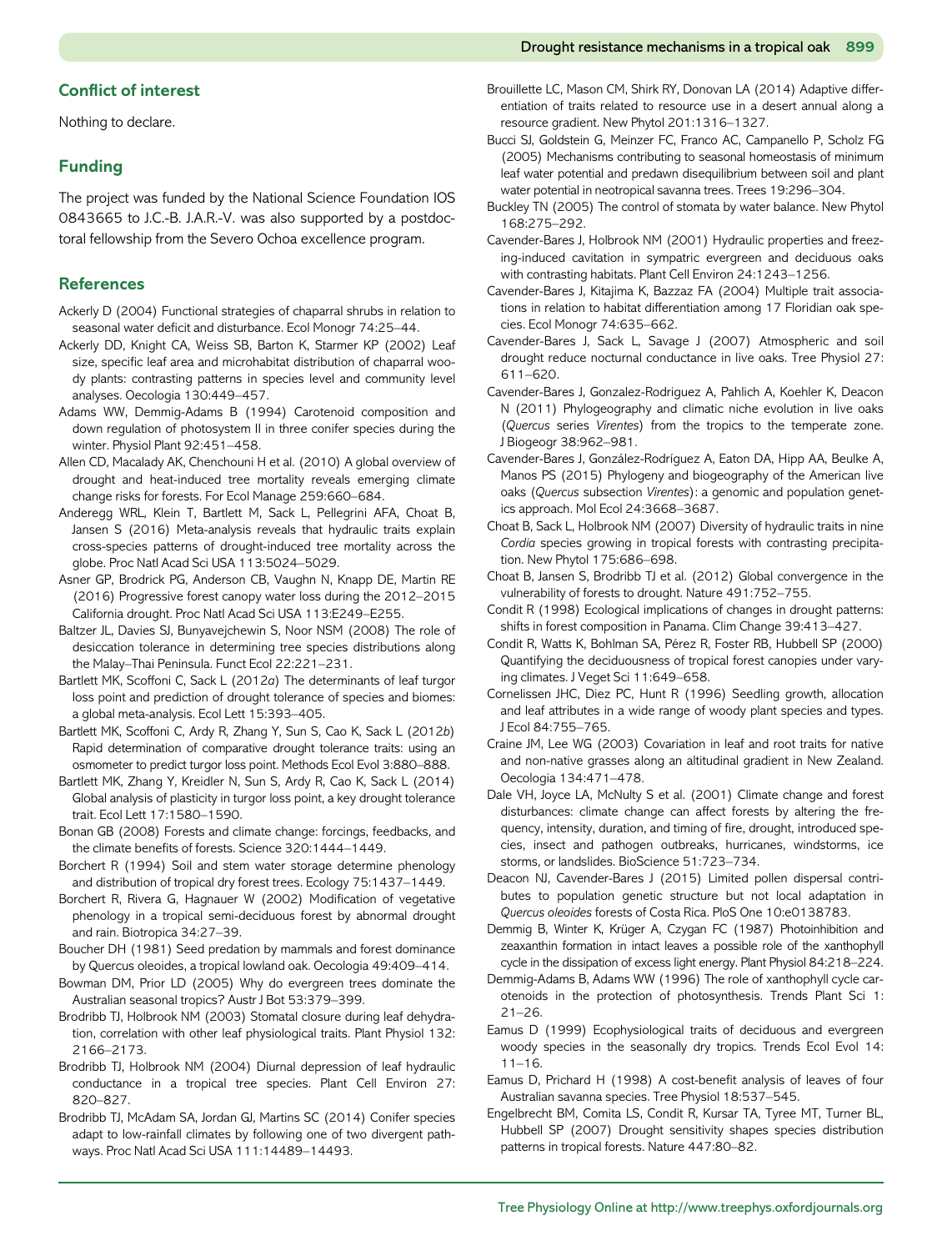<span id="page-11-0"></span>Feeley KJ, Davies SJ, Perez R, Hubbell SP, Foster RB (2011) Directional changes in the species composition of a tropical forest. Ecology 92: 871–882.

Fernandez RJ, Reynolds JF (2000) Potential growth and drought tolerance of eight desert grasses: lack of a trade-off? Oecologia 123: 90–98.

Fetcher N (1981) Leaf size and leaf temperature in tropical Vines. Amer Nat 117:1011–1014.

Flexas J, Diaz-Espejo A, Gago J, Gallé A, Galmés J, Gulías J, Medrano H (2014) Photosynthetic limitations in Mediterranean plants: a review. Environ Exp Bot 103:12–23.

Franco AC, Bustamante M, Caldas LS, Goldstein G, Meinzer FC, Kozovits AR, Rundel P, Coradin VTR (2005) Leaf functional traits of Neotropical savanna trees in relation to seasonal water deficit. Trees 19: 326–335.

Franklin DC (2005) Vegetative phenology and growth of a facultatively deciduous bamboo in a monsoonal climate. Biotropica 37:343–350.

Garnier E, Laurent G, Bellmann A, Debain S, Berthelier P, Ducout B, Roumet C, Navas ML (2001) Consistency of species ranking based on functional leaf traits. New Phytol 152:69–83.

Givnish TJ (2002) Adaptive significance of evergreen vs. deciduous leaves: solving the triple paradox. Silva Fenn 36:703–743.

Grady KC, Laughlin DC, Ferrier SM, Kolb TE, Hart SC, Allan GJ, Whitham TG, Knapp A (2013) Conservative leaf economic traits correlate with fast growth of genotypes of a foundation riparian species near the thermal maximum extent of its geographic range. Funct Ecol 27: 428–438.

Gratani L, Meneghini M, Pesoli P, Crescente MF (2003) Structural and functional plasticity of Quercus ilex seedlings of different provenances in Italy. Trees 17:515–521.

Harayama H, Ishida A, Yoshimura J (2016) Overwintering evergreen oaks reverse typical relationships between leaf traits in a species spectrum. R Soc Open Sci 3:160276.

Heberling JM, Fridley JD (2012) Biogeographic constraints on the worldwide leaf economics spectrum. Glob Ecol Biogeogr 21:1137–1146.

Hijmans RJ, Cameron SE, Parra JL, Jones PG, Jarvis A (2005) Very high resolution interpolated climate surfaces for global land areas. Int J Clim 25:1965–1978.

Ishida A, Yamazaki JY, Harayama H et al. (2014) Photoprotection of evergreen and drought-deciduous tree leaves to overcome the dry season in monsoonal tropical dry forests in Thailand. Tree Physiol 34: 15–28.

Janzen DH, Hallwachs W (2016) Biodiversity conservation history and future in Costa Rica: the case of Area de Conservacion Guanacaste (ACG). Chapter 10. In: Kappelle M (ed) Costa Rican ecosystems. University of Chicago Press, Chicago, pp 290–341.

Jonasson S, Medrano H, Flexas J (1997) Variation in leaf longevity of Pistacia lentiscus and its relationship to sex and drought stress inferred from leaf  $\delta^{13}$ C. Funct Ecol 11:282–289.

Kikuzawa K (1991) A cost-benefit analysis of leaf habit and leaf longevity of trees and their geographical pattern. Amer Nat 138: 1250–1263.

Klemens JA, Deacon NJ, Cavender-Bares J (2011) Pasture recolonization by a tropical oak and the regeneration ecology of seasonally dry tropical forests. In: Dirzo R, Young HS, Mooney HA, Ceballos G (eds) Seasonally dry tropical forests: ecology and conservation. Island Press, Washington DC, USA, pp 221–237.

Koehler K, Center A, Cavender‐Bares J (2012) Evidence for a freezing tolerance–growth rate trade‐off in the live oaks (Quercus series Virentes) across the tropical–temperate divide. New Phytol 193: 730–744.

Lambers H, Chapin FS, Chapin FS, Pons TL (2008) Plant water relations. In: Lambers H, Chapin FS, Pons TL (eds) Plant physiological ecology. Springer, New York, NY, USA, pp 163–224.

Lenz TI, Wright IJ, Westoby M (2006) Interrelations among pressure–volume curve traits across species and water availability gradients. Physiol Plant 127:423–433.

Levitt J (1980) Responses of plants to environmental stresses. In: Water, radiation, salt, and other stresses Vol. II, 2nd edn. Academic Press, New York, NY, USA.

Linares JC, Camarero JJ (2012) Growth patterns and sensitivity to climate predict silver fir decline in the Spanish Pyrenees. Eur J For Res 131: 1001–1012.

Littell RC, Stroup WW, Milliken GA, Wolfinger RD, Schabenberger O (2006) SAS for mixed models. SAS Institute, Cary, NC, USA.

Loewenstein NJ, Pallardy SG (1998) Drought tolerance, xylem sap abscisic acid and stomatal conductance during soil drying: a comparison of canopy trees of three temperate deciduous angiosperms. Tree Physiol 18:431–439.

Malhi Y, Wright J (2004) Spatial patterns and recent trends in the climate of tropical rainforest regions. Phil Trans R Soc Lond B Biol Sci 359: 311–329.

Markesteijn L, Poorter L, Paz H, Sack L, Bongers F (2011) Ecological differentiation in xylem cavitation resistance is associated with stem and leaf structural traits. Plant Cell Environ 34:137–148.

Martin RE, Asner GP, Sack L (2007) Genetic variation in leaf pigment, optical and photosynthetic function among diverse phenotypes of Metrosideros polymorpha grown in a common garden. Oecologia 151: 387–400.

Mason CM, Donovan LA (2015) Evolution of the leaf economics spectrum in herbs: evidence from environmental divergences in leaf physiology across Helianthus (Asteraceae). Evolution 69:2705–2720.

McDowell N, Pockman WT, Allen CD et al. (2008) Mechanisms of plant survival and mortality during drought: why do some plants survive while others succumb to drought? New Phytol 178:719–739.

McDowell NG, Beerling DJ, Breshears DD, Fisher RA, Raffa KF, Stitt M (2011) The interdependence of mechanisms underlying climatedriven vegetation mortality. Trends Ecol Evol 26:523–532.

Meinzer FC, Woodruff DR, Marias DE, McCulloh KA, Sevanto S (2014) Dynamics of leaf water relations components in co‐occurring iso‐ and anisohydric conifer species. Plant Cell Environ 3:2577–2586.

Muller CH (1942) The Central American species of Quercus. United States Department of Agriculture, Washington, DC, 93p.

Niinemets Ü (1999) Research review. Components of leaf dry mass per area – thickness and density – alter leaf photosynthetic capacity in reverse directions in woody plants. New Phytol 144:35–47.

Niinemets Ü (2001) Global-scale climatic controls of leaf dry mass per area, density, and thickness in trees and shrubs. Ecology 82: 453–469.

Niinemets Ü (2015) Is there a species spectrum within the world‐ wide leaf economics spectrum? Major variations in leaf functional traits in the Mediterranean sclerophyll Quercus ilex. New Phytol 205:79–96.

Oertli JJ, Lips SH, Agami M (1990) The strength of sclerophyllous cells to resist collapse due to negative turgor pressure. Acta Oecol 11: 281–289.

Ordoñez JC, Bodegom PM, Witte JM, Wright IJ, Reich PB, Aerts R (2009) A global study of relationships between leaf traits, climate and soil measures of nutrient fertility. Glob Ecol Biogeogr 18:137–149.

Parkhurst DF, Loucks OL (1972) Optimal leaf size in relation to environment. J Ecol 60:505–537.

Pickup M, Westoby M, Basden A (2005) Dry mass costs of deploying leaf area in relation to leaf size. Funct Ecol 19:88–97.

Poorter L, Markesteijn L (2008) Seedling traits determine drought tolerance of tropical tree species. Biotropica 40:321–331.

Poorter H, Niinemets Ü, Poorter L, Wright IJ, Villar R (2009) Causes and consequences of variation in leaf mass per area (LMA): a meta-analysis. New Phytol 182:565–588.